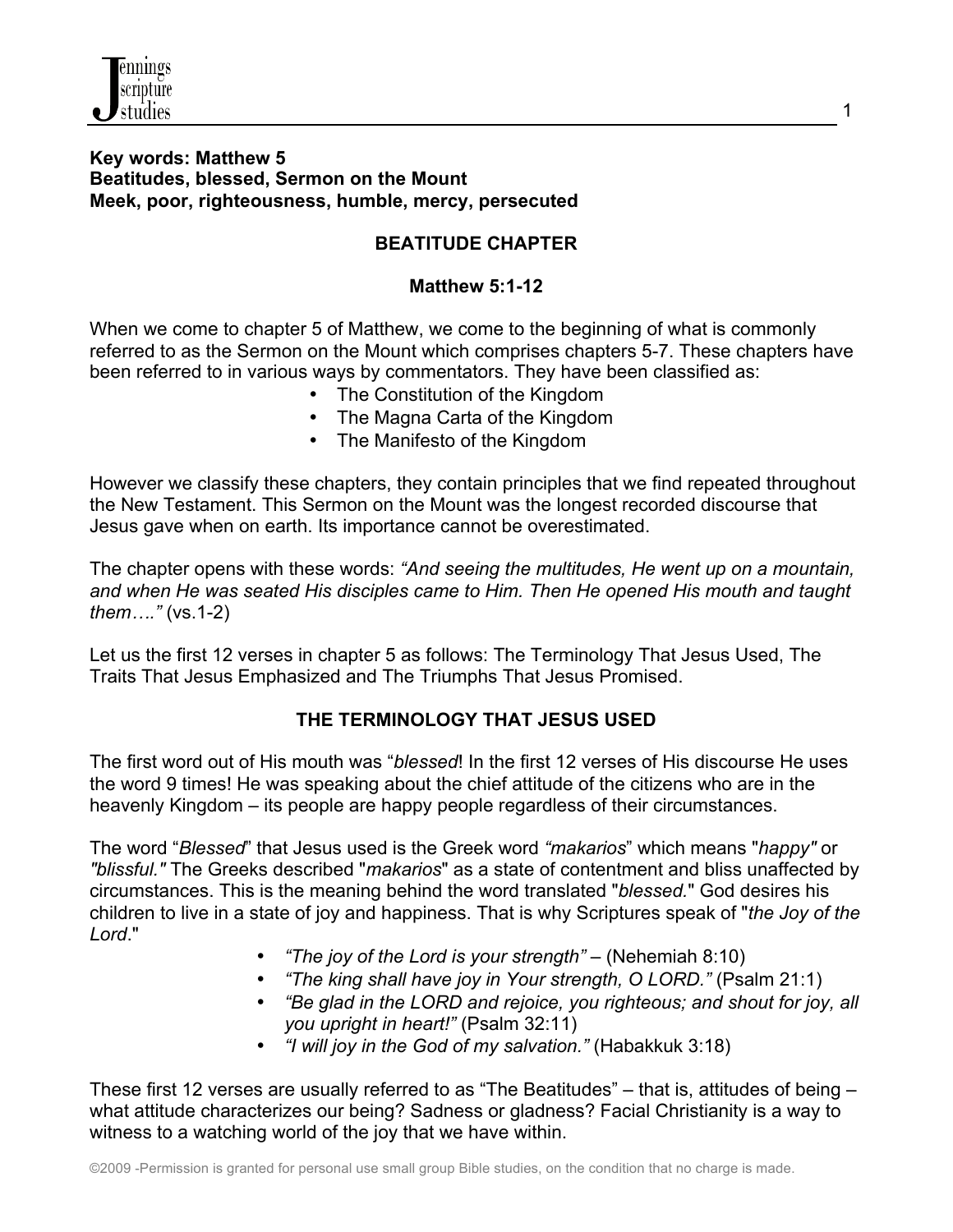Did you hear about the little girl who came home from school and upon entering the house she said to her mother, "Mom, I saw a Christian down the street just now." Her mother replied, "How do you know he was a Christian?" She replied, "Mom, he must have been, he looked so sad! Our face sends a message – what message do people see in our faces?

Jesus is not a killjoy! The first recorded address that he gave started out with the word *"blessed"* – meaning "happy," "blissful." Are you one of the happy people that Jesus talks about? Are you sure? If you are not, do you really want to be? Let us see what these happy people are like.

## **THE TRAITS THAT JESUS EMPHASIZED**

There are 9 traits of the citizens of the Kingdom of God that Jesus emphasizes in the introduction to His mountain sermon. They are: the humble, v.3; the mournful, v.4; the meek, v.5; the hungry, v.6; the merciful, v.7; the pure, v.8; the peacemakers, v.9; the persecuted, v. 10 and the reviled, v. 11.

The world has its own idea of a happy person, doesn't it? Those who are strangers to the Kingdom of God would not list the traits that Jesus lists. Their list would look something like this:

Blessed are the proud, not the humble; Blessed are the merrymakers, not the mournful; Blessed are the self-assertive, not the meek; Blessed are those with fleshly appetites, not spiritual appetites; Blessed are the selfish, not the merciful; Blessed are the impure, not the pure; Blessed are the troublemakers, not the peacemakers; Blessed are the compromisers, not the persecuted; Blessed are the revilers, not the reviled.

But then, the world's philosophy doesn't produce genuinely happy people either, does it? Let us look again at the traits of the persons whom Jesus calls happy:

## **The Humble**. v.3

*"Blessed are the poor in spirit."*

Jesus is not extolling poverty here; He is talking about the "*poor in spirit*." That is, *"humble in spirit."* To be humble in spirit is to have a humble opinion of ourselves; to realize that we are sinners, and have no righteousness of our own; to be willing to be saved only by the rich grace and mercy of God. He is talking about those who have a sense of spiritual poverty.

Micah 6:8 says, *"What does the Lord require of you, but to do justly, and to love mercy, and to walk humbly with thy God."* 

On another occasion Jesus said, *"Let the little children come to Me, and do not forbid them; for of such is the kingdom of God. Assuredly, I say to you, whoever does not receive the kingdom of God as a little child will by no means enter it." And He took them up in His arms,*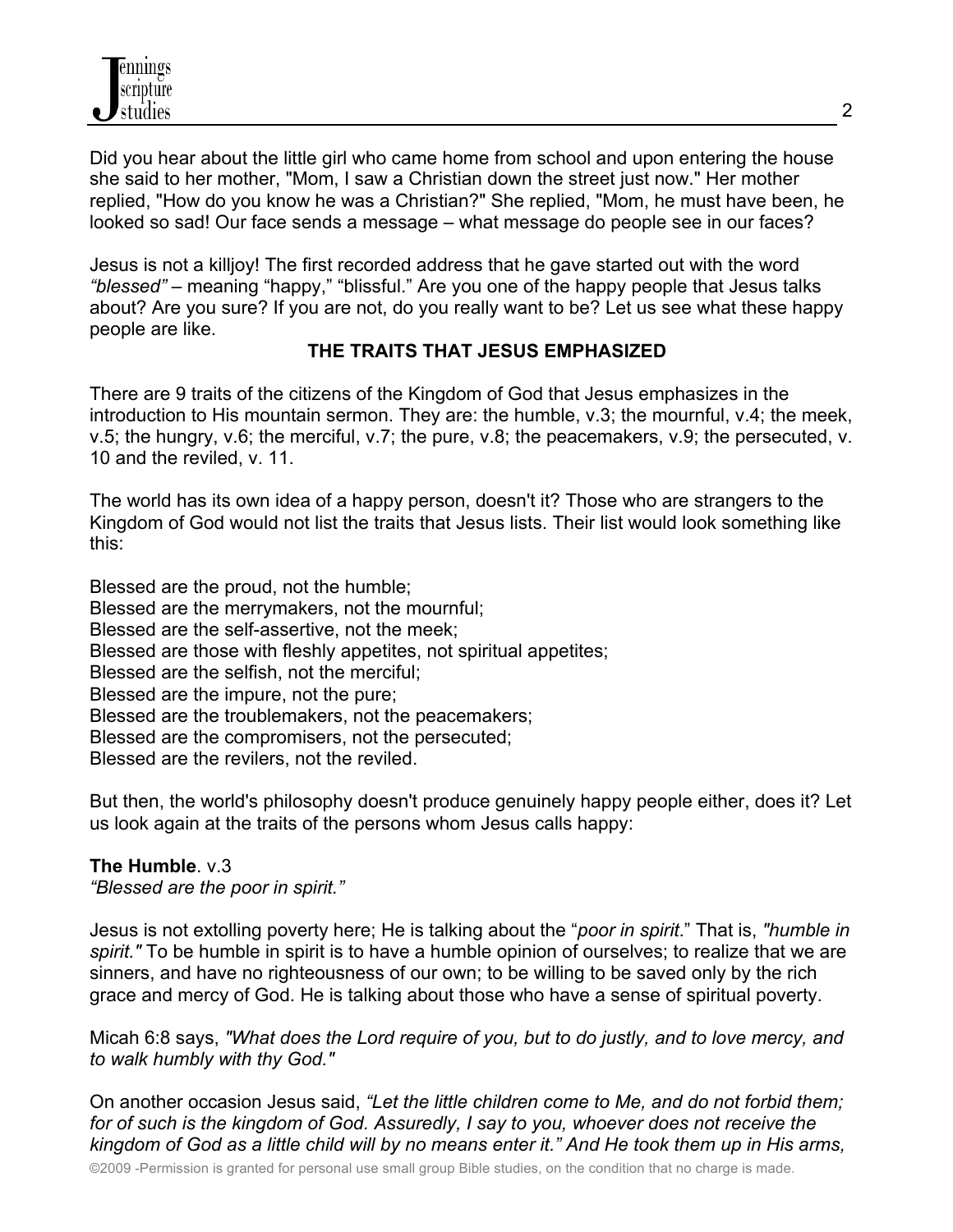

*laid His hands on them, and blessed them."* (Mark 10:14-16) Being humble is like becoming in spirit like a little child.

### **The Mournful.** v.4

*"Blessed are they that mourn."*

The reference here is to those who mourn over sin, who are exceeding sorrowful for sin. Christ came to preach repentance and to cause men to mourn over their sins and forsake them. *"Godly sorrow works repentance to salvation."* (2 Cor. 7:10)

There is much mourning in the world today but little mourning for sin. There are tears of frustration, carnality, sinfulness but only tears of genuine sorrow are rewarded by God.

#### **The Meek.** v.5 *"Blessed are the meek."*

Meekness is patience or long-suffering while we are being injured. We should not mistake meekness for weakness. We read of Moses that, *"The man Moses was very meek."* (Numbers 22:3) However, Moses was no weakling!

Jesus himself said, "*I am meek*." (Matthew 11:29) meekness is not a sign of weakness but on the contrary, it is a sign of strength.

#### **The Hungry and Thirsty.** v. 6

*"Blessed are those who hunger and thirst after righteousness."*

Some people hunger and thirst for wealth, fame, pleasure or success, etc. But these never satisfy an appetite for righteousness. That hunger and thirst can only be quenched by the Bread of Life and the Water of Life.

The psalmist said, *"As the deer pants after the water brooks, so my soul pants for You, Oh God! My soul first for God, for the living God."* This is the thirst about which Jesus was speaking.

# **The Merciful.** v.7

*"Blessed are the merciful."*

God's mercy has been described as "The hand of God that holds back the judgment of God." As sinners, we deserve the wrath of God. However, God has shown mercy to us. Each day we are the recipients of that mercy. Nowhere do we imitate God more than by showing mercy to others.

#### **The Pure.** v.8 *"Blessed are the pure in heart."*

When we speak of pure air, pure water, pure gold, we mean the absence of any impure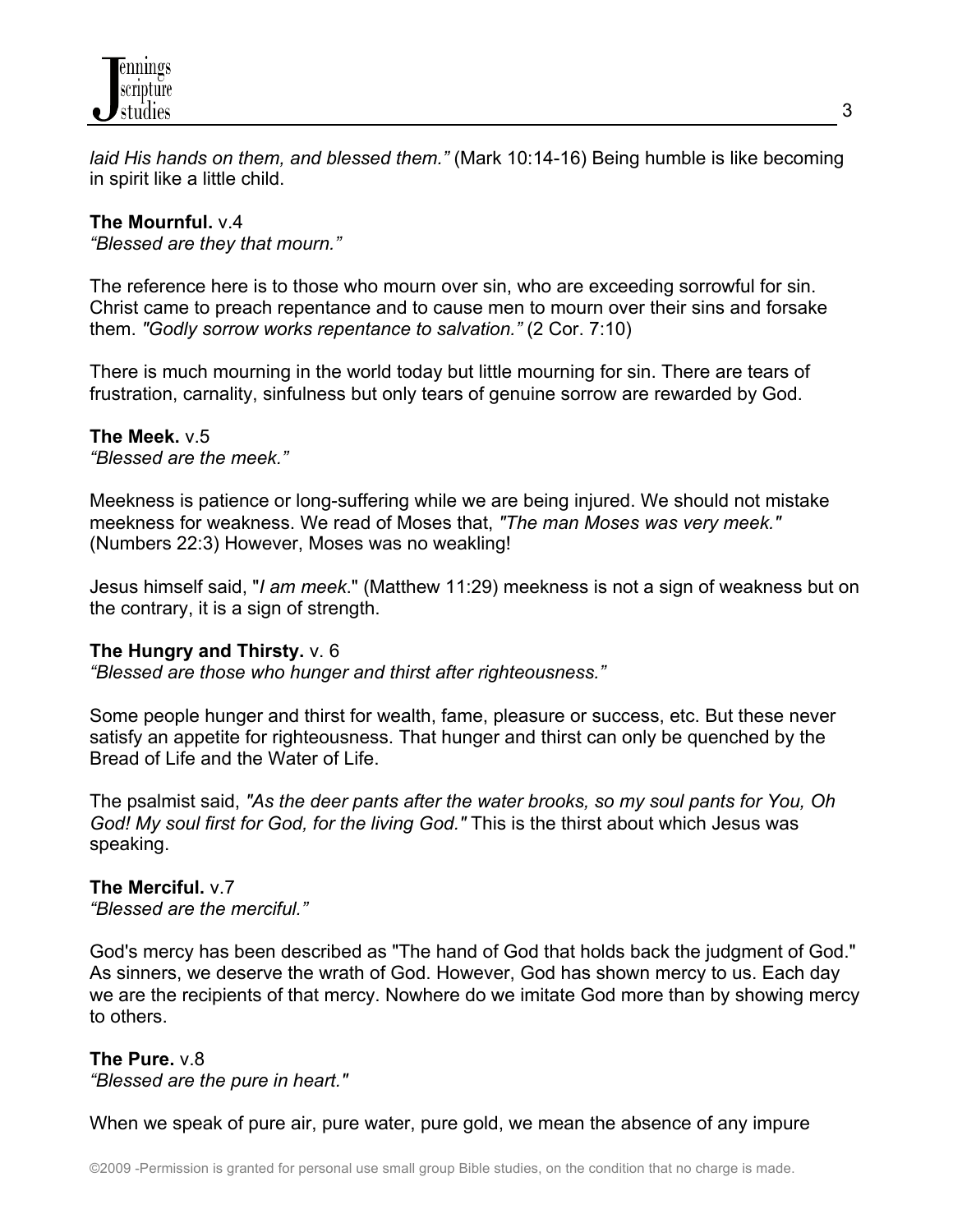

elements. The Bible tells us that *"The heart is deceitful above all things and desperately wicked."* And yet our hearts can be cleansed by the blood of Jesus Christ and made pure.

#### **The Peacemakers.** v.9

*"Blessed are the peacemakers."*

This has reference to those who prevent contention, strife and war. The reference also is to those who seek to make peace between God and man by bringing to them the Good News, the Gospel of Jesus Christ, by and through which those who enemies become reconciled .

#### **The Persecuted.** v.10

*"Blessed are those who are persecuted for righteousness sake."*

People who possess the above traits will stand out in a crowd and are not understood by the majority of worldlings. Therefore, they are sometimes persecuted. Notice that the verse does not say, "Blessed are you when you are persecuted because people do not agree with your political views." Jesus said *"Blessed are those who are persecuted for righteousness sake."*

#### **The Reviled.** v.11

*"Blessed are you when men shall revile you and shall say all manner of evil against you falsely for my namesake, rejoice and be exceedingly glad."*

To be reviled is to be verbally attacked with vile and/or abusive language. To be reviled is to have people *"say all kinds of evil against you falsely"* for Jesus sake. There are people who hate Christ and Christians and attack them verbally.

In summation, Jesus has been describing the traits of his Kingdom's citizens. He declares them to be happy in spite of external situations. Are you one of the happy people that Jesus is talking about? Is your joy based on internal principles or external happenings? Do you possess within the peace of God that "*passes all understanding*"? (Philippians 4:7)

Jesus goes a step further and tells what the future holds for the citizens of His Kingdom whose traits He has described.

#### **THE TRIUMPHS THAT JESUS PROMISED**

Let it be clearly understood that Jesus said these persons are happy now! He said *"Blessed are .*.." that is these persons are, in the present, "*Blessed!*" However, he goes on to say that the greater happiness is yet to come. Look once again at these happy people and noticed that to each group a promise is made:

#### **The Humble**. v.3

*"Blessed are the poor in spirit - for theirs is the kingdom of heaven."*

That is, all the resources of heaven are theirs in the here and now and they shall enter heaven hereafter.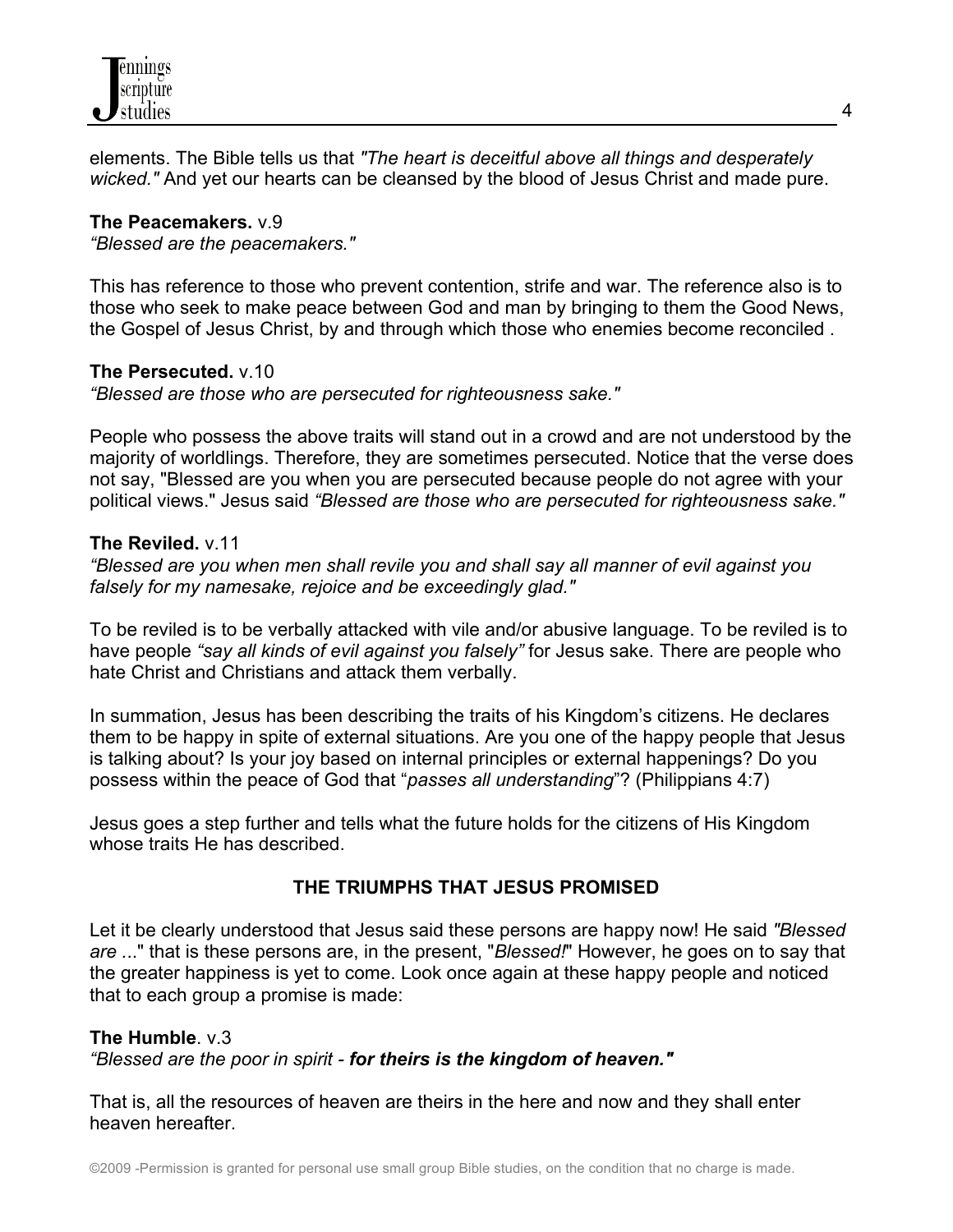

#### **The Mournful.** v.4 *"Blessed are they that mourn - for they shall be comforted."*

Both those who mourn over sin and those who mourn over sinners shall be comforted.

**The Meek.** v.5 *"Blessed are the meek - for they shall inherit the earth."*

*"The earth is the Lord's"* said the psalmist, and He can give it to whomever it pleases Him! Psalm 149:4 furthermore states, *"He will beautify the meek with salvation."*

#### **The Hungry and Thirsty.** v. 6

*"Blessed are those who hunger and thirst after righteousness - for they shall be filled."*

He fills the hungry soul with goodness. (Psalm 107:9)

**The Merciful.** v.7 *"Blessed are the merciful - for they shall obtain mercy."*

Those who show mercy shall be shown mercy.

#### **The Pure.** v.8

*"Blessed are the pure in heart - for they shall see God."*

David asked the question, *"Who may ascend into the hill of the LORD? Or who may stand in His holy place? He who has clean hands and a pure heart."* (Psalm 24:3-4)

#### **The Peacemakers.** v.9

*"Blessed are the peacemakers* - *for they shall be called the children of God."*

The followers of the Prince of Peace are akin to God.

#### **The Persecuted.** v. 10

*"Blessed are those who are persecuted for righteousness sake - for theirs is the kingdom of heaven."*

The persecuted may not be welcome in this world but they are received with joy in the world to come!

**The Reviled.** v.11 *"Blessed are you when men shall persecute you and revile you - great is your reward in heaven."*

The *"blessed"* are reproached here but rewarded in heaven!

#### **Summation**